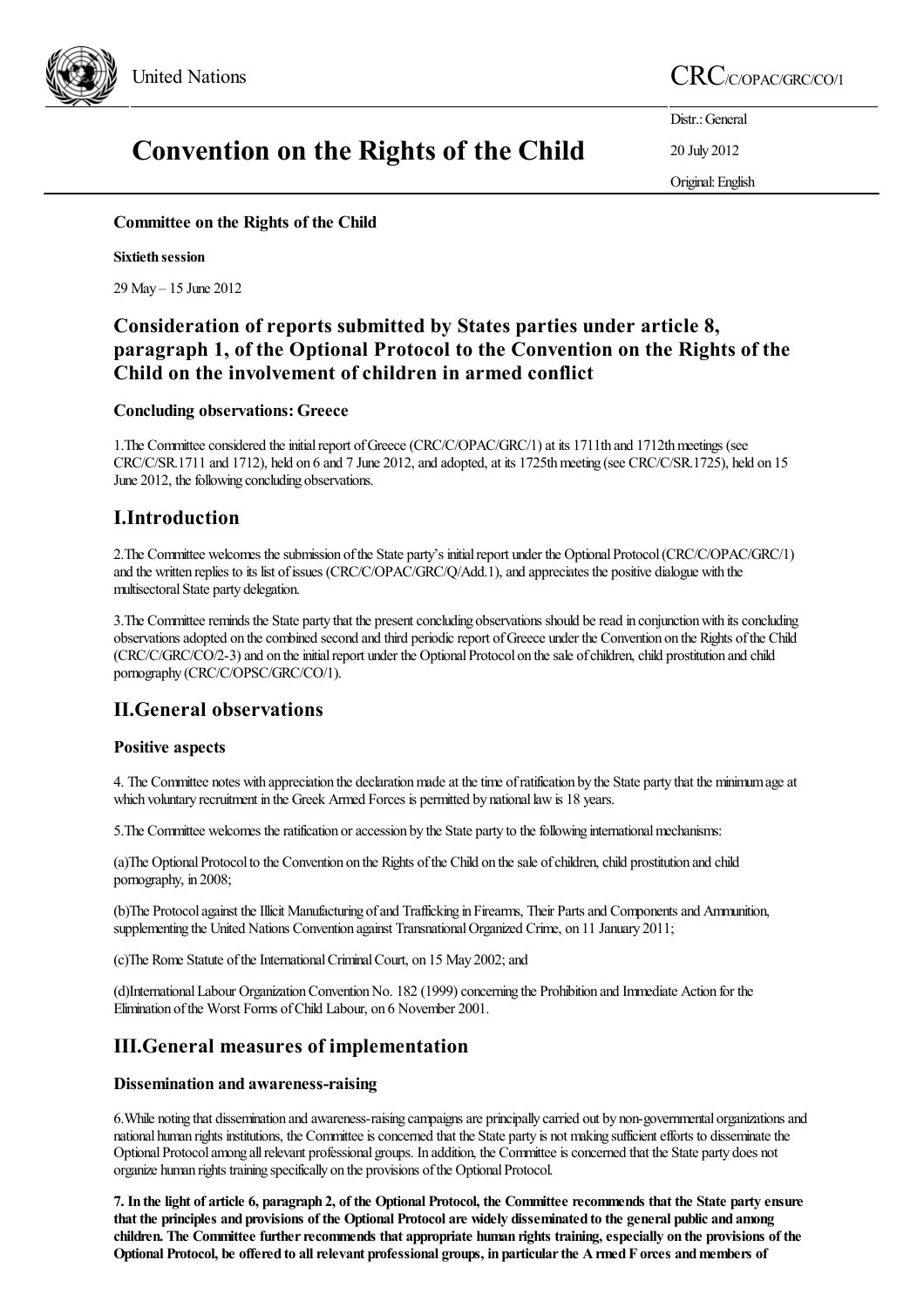international peacekeeping forces, lawenforcement and immigration officers, and social workers.

#### Data

8. The Committee is concerned at the insufficient information on systematic data collection on aspects relating to children involved in armed conflict, and offences under the Optional Protocol, including official statistics of asylum-seeking and refugee children. In this regard, the Committee is concerned at the lack of data on unaccompanied asylum-seeking, refugee and migrant children who may have been involved or used in armed conflicts abroad.

#### 9. The Committee recommends that the State party systematically collect data on all asylum-seeking and refugee children to ensure that data is available regarding such children who may have been involved or used in armed conflict.

# IV.Prevention

#### Peace education

10. The Committee is concerned that there are no programmes to systematically incorporate peace education into school curricula. With reference to its general comment No. 1 (2001) on the aims of education, the Committee recommends that the State party undertake efforts to include peace education in school curricula, with special reference to crimes covered by the Optional Protocol.

11. The Committee recommends that the State take effective measures to include peace education in schoolcurricula and to encourage a culture of peace and tolerance within schools. It also encourages the State party to include human rights and peace education in the training of teachers.

## V.Prohibition and related matters

#### Criminal legislation and regulations in force

12. The Committee welcomes that the State party's legislation does not, in any case, allow recruitment of persons under the age of 18 years into the Greek Armed Forces. The Committee, however, notes with concern that the State party's legislation does not provide for:

(a)An explicit criminalization of recruitment of children under 18 years in the State Armed Forces, armed groups and security companies; and

(b)A definition of direct participation in hostilities.

13. The Committee recommends that the State party include in its Criminal Code an explicit criminalization of recruitment of children under 18 years to the State A rmed F orces, armed groups and security companies, as well as a definition of direct participation in hostilities.

## VI.Protection, recovery and reintegration

#### Measures adopted to protect the rights of child victims

14. The Committee regrets the lack of information on measures taken to provide assistance to children who may have been recruited or used in armed conflicts abroad, and on measures taken for their physical and psychological recovery and social integration.

15. The Committee encourages the State party to take measures to carefully assess the situation of these children and reinforce their physical and psychological recovery and social integration. Such measures should include reinforcement of the legal advisory services available for them and the provision of immediate, culturally responsive, child-sensitive and multidisciplinary assistance for their physical and psychological recovery and their social integration in accordance with the Optional Protocol.

## VII.International assistance and cooperation

16. The Committee recommends that the State party continue and strengthen its cooperation with the International Committee of the Red Cross and with the Special Representative of the Secretary-General for Children and Armed Conflict, and that it explore increased cooperation with the United Nations Children's Fund (UNICEF) and other United Nations entities in the implementation of the Optional Protocol.

#### Arms export

17. The Committee regrets the absence of information on national legislation which prohibits the sale of arms when the final destination is a country where children are known to be, or may potentially be, recruited or used in armed conflicts and/or hostilities.

18. The Committee urges the State party to ensure the explicit prohibition in its national legislation of export of arms, especially of small arms and light weapons, to countries where children are known to be, or may potentially be, recruited or used in armed conflicts and/or in hostilities.